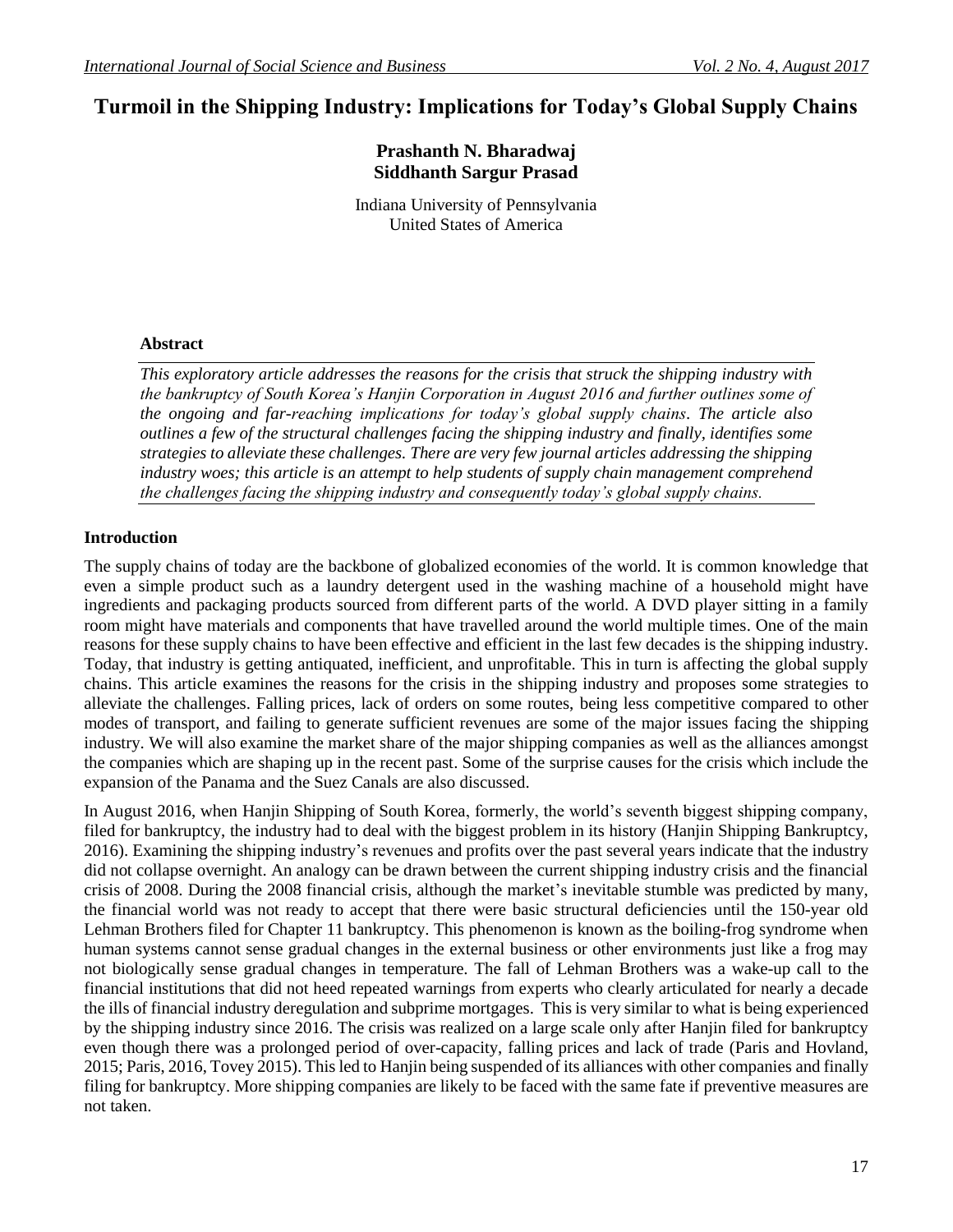# Figure 1: Similarity between the Shipping Crisis of 2016 and the Financial Crisis of 2008



# **Hanjin Files for Bankruptcy**

Until recently, Hanjin was the seventh biggest container shipping industry in the world with a market share of 3% and a capacity of over 700,000 twenty-foot equivalents (TEUs). The biggest shipping company, in comparison, has a capacity of 3 million TEUs. Nearly 8% of the trade volume between the U.S. Pacific Coast and Asia was handled by Hanjin. While many of the shipping companies are facing problems, Hanjin was the first major shipping line to be dragged down into bankruptcy. As of June 2016, Hanjin had accrued a total debt of \$5.41 billion. When it applied for bankruptcy, it had \$14 billion in goods that were marooned at sea on the ships since many ports refused Hanjin ships from docking because of their inability to pay the stevedore fees. Companies such as Samsung had tens of millions of dollars' worth goods stuck on Hanjin ships. In addition, to avoid losing more ships to creditors waiting on land, Hanjin ships were dropping anchor at sea. The disruption of the shipping industry was not restricted to Hanjin. Importers and exporters who booked with other lines were also finding their freight blocked on Hanjin because of the alliances in the industry. This resulted in Hanjin's alliances with China COSCO, Yang Ming Marine Transport Corp and Evergreen Marine Corp Taiwan Ltd being suspended. The crisis had a huge humanitarian impact also. Thousands of Hanjin workers were stranded at sea making them and their families major victims of this crisis. The only way forward for Hanjin was to file for bankruptcy. We will examine the state of the industry and some of the reasons for this turmoil.

#### **Current State of the Shipping Industry**

The "modern" shipping industry originated in the 19<sup>th</sup> Century in the North Sea ports of Germany, Denmark and Netherlands. In the later part of the 20<sup>th</sup> Century, many mega companies rose to importance in China and Far East Asia. It is important to note that amongst the top ten shipping companies in the world, the latest entry was in 1978, nearly 40 years back, and most of the top ten companies have been in existence for 50 to 150 years. Hanjin was the youngest company in the top 10 before it got bankrupt. No new shipping company has been able to get into the top ten list recently. The management of these companies is conservative and the management styles are antiquated. This has made the changes in the industry moving at the speed of an ice-berg! The data of the year of origin and employee size is shown in Table 1. It is also worth noting that the biggest company in terms of employers is the China Ocean Shipping Company (COSCO). It has the highest number of employees which is almost equal to the total number of employees combined of all the other top ten companies put together. The Chinese economy is not humming at the rate at which it was growing in the last two decades and this over-capacity in that country's industry is a cause for concern (Einhorn, 2016).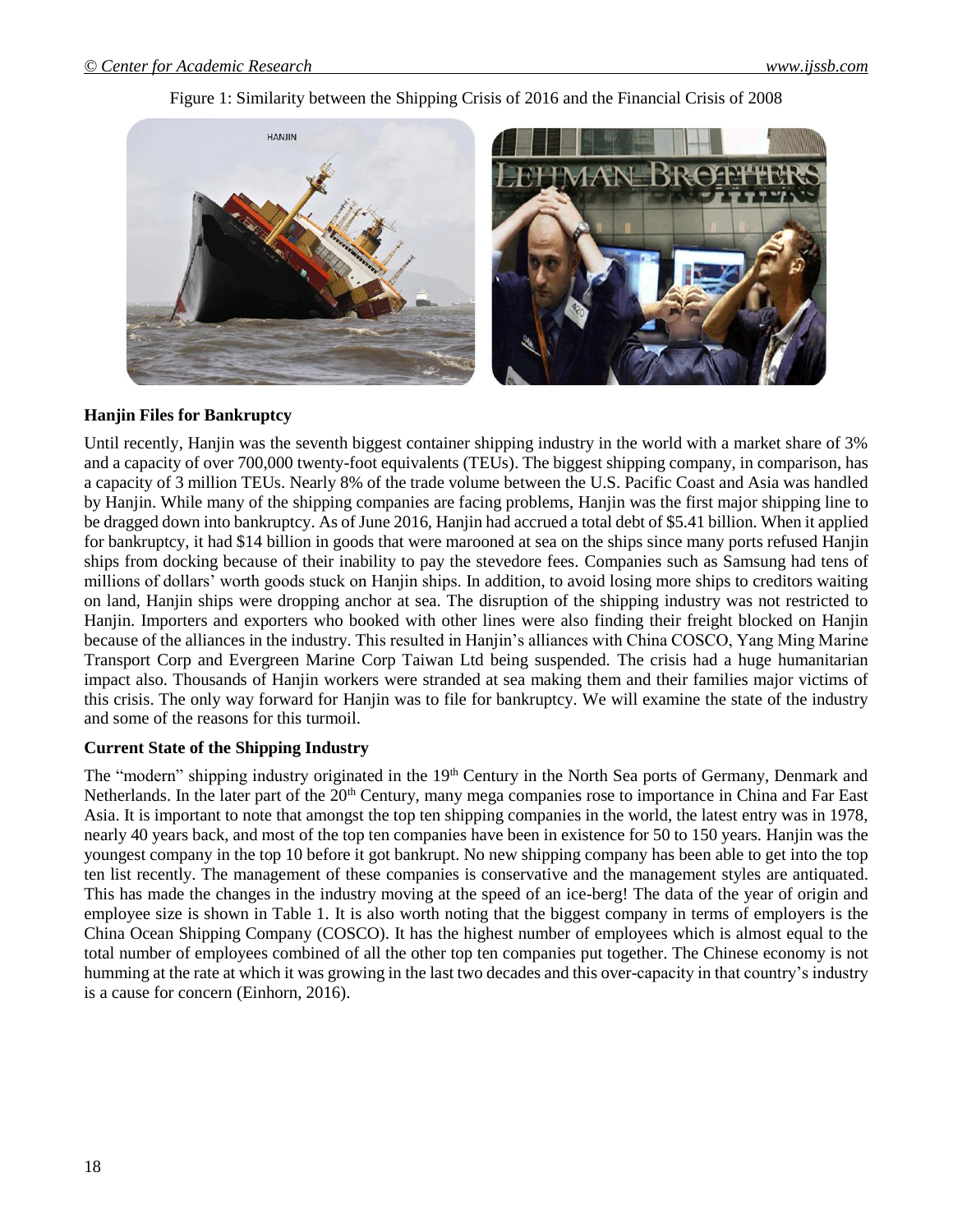|    | <b>TOP SHIPPING COMPANIES</b>                | <b>HEADQUARTERS FOUNDED EMPLOYEES</b> |      |         |
|----|----------------------------------------------|---------------------------------------|------|---------|
| 1  | Hapag-Lloyd                                  | Hamburg, Germany                      | 1847 | 9,500   |
| 2  | Hamburg Süd Group                            | Hamburg, Germany                      | 1871 | 5,360   |
| 3. | A.P. Moller–Maersk Group                     | Copenhagen, Denmark                   | 1904 | 89,000  |
| 4  | China Ocean Shipping (Group) Company (COSCO) | Beijing, China                        | 1961 | 130,000 |
| 5. | Evergreen Marine                             | Taoyuan City, Taiwan                  | 1968 | 3,389   |
| 6  | Orient Overseas Container Line (OOCL)        | Hong Kong                             | 1969 | 6,000   |
|    | Mediterranean Shipping Company S.A. (MSC)    | Geneva, Switzerland                   | 1970 | 24,000  |
| 8  | Yang Ming Marine Transport Corp.             | Hong Kong                             | 1972 | 4,860   |
| 9  | United Arab Shipping Company (UASC)          | Dubai, U.A.E.                         | 1976 |         |
| 10 | CMA CGM Group                                | Marseille, France                     | 1978 | 22,000  |

Table 1: Overview of the Shipping Industry (Source: company web sites)

Table 2 shows the top ten shipping companies and their share of the shipping market (MoversDB.com, 2016). It shows that the shipping industry is concentrated. The top three companies, A P Moller Maersk, MSC and CMA CGM Group, account for a little more than 35% of the total market share and the top ten companies make up about 60% of the overall market share in the industry. Each of the top four companies also have over one million TEU in capacity. Most of the shipping companies in the world operate in conjunction with other companies who ply their trade in the same region. They form alliances and partnerships to ensure reduction in operating costs. This also helps them fill their ships to the maximum capacity. However, this makes their businesses highly intertwined and also prevents the industry from innovating and adopting new changes. The 2m Alliance, between A P Moller-Maersk, Mediterranean Shipping and Hyundai M M accounts for 30% of the total market share. Other important alliances are the Ocean Alliance, between CMA CGM Group, COSCO Container Lines, Evergreen Line and OOCL, The other big Alliance is between Hapag-Llyod, Hanjin Shipping, UASC, Yang Ming Marine Transport, UASC, MOL and NYK Line, which was deeply affected during the Hanjin bankruptcy. The only top ten shipping company that does not work in an alliance is the Hamburg Suud.

Table 2 Top Ten Shipping Companies by Size (Source: company web sites)

|                | <b>TOP SHIPPING COMPANIES</b>                | <b>TEU</b> | <b>MARKET SHARE</b> |
|----------------|----------------------------------------------|------------|---------------------|
| $\mathbf{1}$   | A.P. Moller-Maersk Group                     | 3,012,172  | 14.70%              |
| $\overline{2}$ | Mediterranean Shipping Company S.A. (MSC)    | 2,659,489  | 13.30%              |
| 3              | <b>CMA CGM Group</b>                         | 1,799,291  | 8.80%               |
| 4              | China Ocean Shipping (Group) Company (COSCO) | 1,539,618  | 4.60%               |
| 5              | Evergreen Marine                             | 929,700    | 4.60%               |
| 6              | Hapag-Lloyd                                  | 916,439    | 4.20%               |
| 7              | Hamburg Süd Group                            | 646,918    | 3.40%               |
| 8              | Orient Overseas Container Line (OOCL)        | 565,113    | 2.80%               |
| 9              | Yang Ming Marine Transport Corp.             | 560,677    | 2.70%               |
| 10             | United Arab Shipping Company (UASC)          | 544,680    | 2.60%               |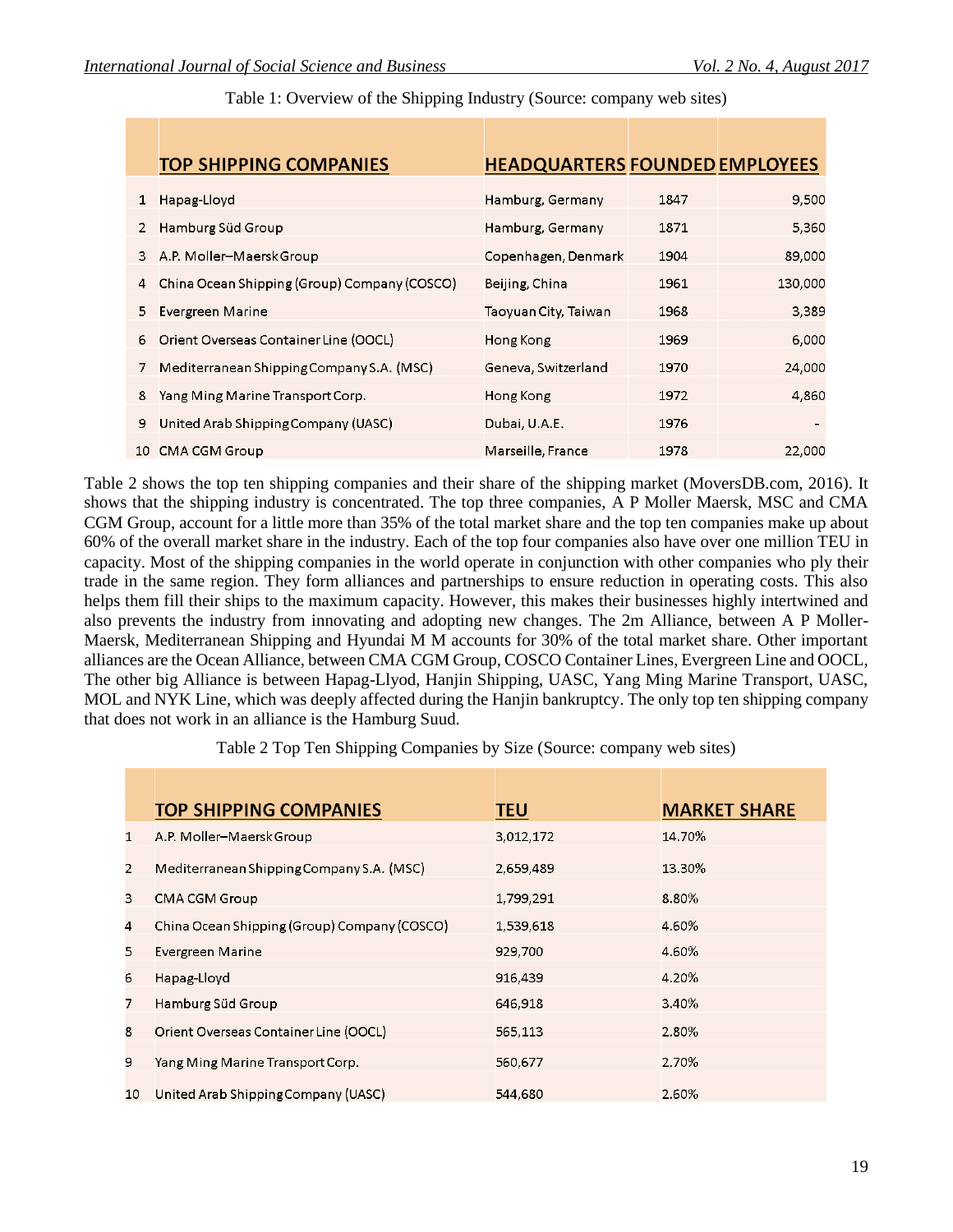# **Shipping Industry Woes**

The Baltic Dry Index (BDI), which started in 1985, provides the price to ship major kinds of raw materials by sea. It is based on the data provided by major shipping agents around the world shipping goods across all major sea routes and four different sizes of ships (details in the next section). BDI is an economic indicator issued daily by the London-based Baltic Exchange. It naturally follows the demand for commodities. Figure 2 shows the Baltic Dry Index, courtesy of Bloomberg. The BDI data shows two major trends. The first is the astronomical increase in the last decade from nearly 1,000 in 2002 to over 11,000 right before the financial crisis. The second is the precipitous drop post-2008 with a slight recovery in 2011-12. Of major interest is the drop of the index from nearly 1,200 in August 2015 to less than 300 in early 2016 which precipitated the fall of Hanjin and the trouble for the entire industry. Even the biggest shipping companies have not been able to avoid the wrath of the falling prices. Majority of the companies continue to record losses. This is not just due to the loss of demand but also due to the overcapacity of ships. Maersk reports that until mid-2014, the expansion of trade outpaced the growth in the fleet capacity. However, since then, the fleet capacity has grown disproportionately. In 2016, the top ten shipping companies had ships on order representing nearly 20% increase in container capacity while trade was almost flat. The challenge with the shipping industry is the time lag between the decision to increase the capacity and the actual increase (Glave, Joerss, and Saxon, 2014). It takes anywhere between two to three years to receive a ship that has been ordered. Reducing capacity is highly improbable.



Figure 2: Baltic Dry Index from 1985 to 2017 (Source: Bloomberg; BDIY:IND)

There are different classifications of ship sizes but the following four are the most commonly used terminology for ships: Handysize, Supramax, Panamax, and Capesize, in increasing order of capacity. The biggest sized ships are the Capesize ones which weigh more than 100,000 dead weight tons. They are so big that they could not go through the Panama Canal or the Suez Canal. They are known as "Cape"size since these ships have to sail around the Cape of Good Hope on the southern tip of Africa or the southern tip of South America when goods are shipped between Asia and the east cost of the Americas. The Panamax ships weigh between 60,000 to 80,000 dead weight tons and could pass through the Panama Canal. The Supramax weighs between 45,000 to 59,000 dead weight tons, and the smallest ones, Handysize between 15,000 to 35,000 dead weight tons. The biggest sized ships (Capesize) account for 62% of the dry bulk traffic even though they make up only 10% of the world fleet. The smaller sized Handysize and Supramax account for 71% of the world fleet but make up only 18% of the dry bulk traffic. Table 3: Ship Size Classification (Source: Raunek, 2017)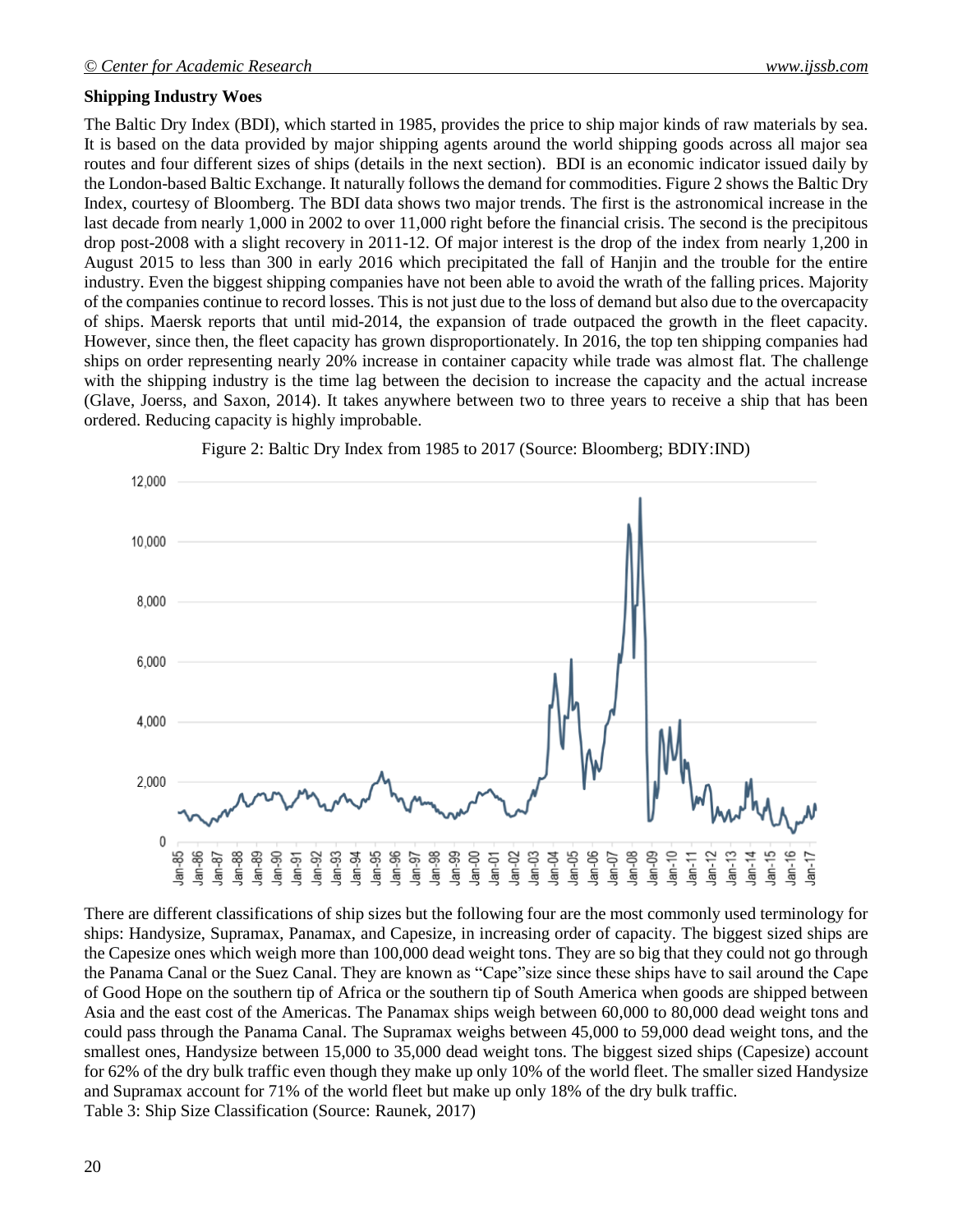| <b>Ship Classification</b> | Weight<br>Dead<br><b>Tons</b> | Approx. Length<br>in meters | $\frac{0}{0}$<br><b>of</b><br>World<br>Fleet | % of Dry Bulk<br><b>Traffic</b> |
|----------------------------|-------------------------------|-----------------------------|----------------------------------------------|---------------------------------|
| Capesize                   | $100,000+$                    | 300                         | 10%                                          | 62%                             |
| <b>Panamax</b>             | 60,000-80,000                 | 225                         | 19%                                          | 20%                             |
| <b>Supramax</b>            | 45,000-59,000                 | 175                         | 37%                                          | 18%                             |
| <b>Handysize</b>           | 15,000-35,000                 | 150                         | 34%                                          |                                 |

There is an infinite number of potential shipping routes that can be used for commercial circulation, but the configuration of the global shipping routes is relatively simple (Rodrigue, 2016). The main axis is a corridor linking North America, Europe and Pacific Asia through the Suez Canal, the Strait of Malacca and the Panama Canal. The core routes are the ones without which there would be limited cost effective maritime shipping alternatives and would seriously impair global trade. Among those are the Panama Canal, the Suez Canal, the Strait of Hormuz (Arabian/Persian Gulf), the Strait of Gibraltar, and the Strait of Malacca. These are the five most important locations in the global trade of goods and commodities. The secondary routes support the main maritime routes as alternatives, but would still involve a notable detour. These include the Magellan Passage (tip of South America), the Cape of Good Hope, the Dover Strait, the Sunda Strait and the Taiwan Strait. Railroad has been used as an alternative to ships in some cases. For example, goods from Asia to the eastern United States could reach the west coast of the U.S. and travel by rail to the east coast. Similarly, goods from Asia to Western Europe, instead of going through the Strait of Malacca and the Suez Canal, can be directly sent on rail via the trans-Siberian route. However, the trains are significantly less efficient than ships. Typically, a ship can carry at least 16 times more than a train. In many cases, the focus is more on cost than time. If time is the only major criterion, then train would be the preferred option in many cases but if time and cost are both important, ship would be the preferred option. A related concern is piracy on the high seas. While the piracy in the Somalian region close to the Suez Canal has subsided in the recent past, the problems in Malaysia, Indonesia and Singapore around the straits of Malacca and Singapore are on the rise (McCauley, 2014).

The Panama Canal expansion that was completed in 2016 took nine years and \$5.4 billion. Only time will tell if it is a boon or a bane to the shipping industry. The Canal's new larger locks were opened amid questions about the impact they would have on the uncertain global trade and container shipping environment (Jervis, 2016). The new locks measuring 1200 feet by 160 feet can accommodate container ships that carry up to about 13,000 TEUs, depending on the design. All ports however may not see the containerized cargo growth they were counting on to justify their investments in dredging and terminals. Container lines need all the help they can get. Industry analysts predict that the carrier's losses could hit \$10 billion this year because of overcapacity that has dropped rates to record lows. Carriers have struggled to fill big super-sized ships they ordered in a bid for economies of scale. The original Suez Canal took 10 years and thousands of lives to build. The recent expansion was completed in a hurry in just about one year in 2015. It took nearly \$10 billion for the expansion and it is less clear if the economic

benefits of what was claimed to be "Egypt's gift to the world" would really materialize (Feteha, 2015). A study on the revenues of the Suez Canal, before and after the expansion, indicates that expansion has not been able to live up to the expectations. Although the Suez controls about 7% of the global trade, the expansion of the Panama Canal the following year was a major competition for goods being shipped from Asia to the East Coast of the United States. Global trade would have to increase by 9% for the Suez Canal income to rise in line with the Egyptian government's expectation! But global trade grew only by 5% in the last two decades. The revenues of the Suez Canal in 2016 haven't been encouraging either.

The expansions of the Suez and Panama Canals, more than 150 and 100 years of age respectively, have been in response not only to the heightened volume of global trade but also to the sizes of the ships tripling in the last 30 years.

Another major issue facing the shipping industry is pollution. Super-sized cargo ships are also major polluters. Some estimate that the carbon-di-oxide emission from 16 ships equals the emission from all the cars in the world. Periodic accidental spills and discharges causes release of toxic chemicals and oils into the water bodies.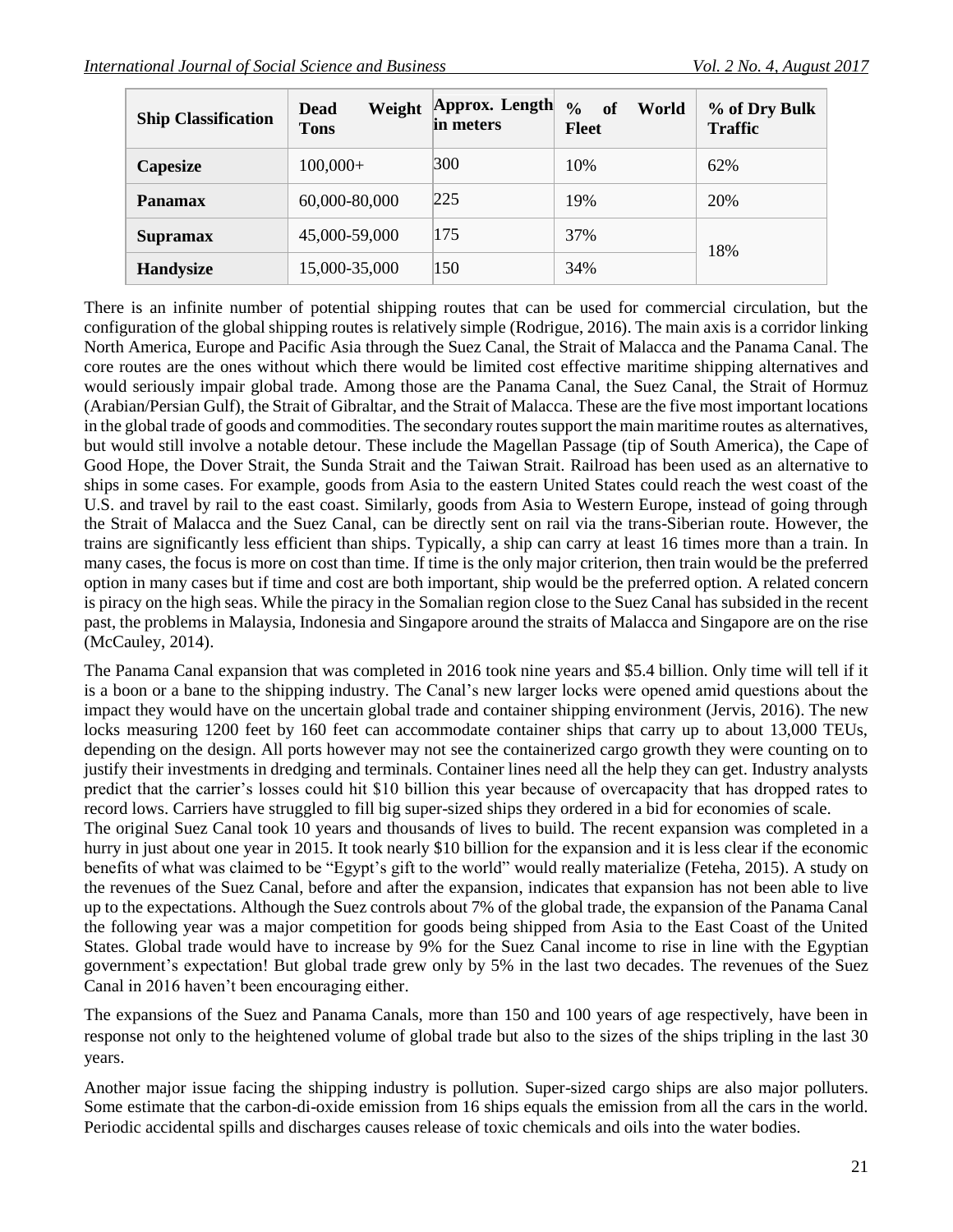Shipping today accounts for 3% of global  $CO<sub>2</sub>$  emissions, which is higher than the emissions from several big industrialized countries. More alarmingly, shipping could account for  $17\%$  of  $CO<sub>2</sub>$  emissions by 2050 if the industry is unregulated. This is a growing concern with the ever-increasing risks associated with global warming.

Another concern is the uneven capacity of the ports around the world (World Shipping Council, 2016). On one hand, Asia has over-built capacity which makes their ports less cost-effective. On the other hand, many European and North American ports are not fully geared to receive the super-size ships of today and are in the process of expanding their ports. Seven of the top ten busiest container ports are in China and eleven out of the top fifteen are in East Asia. The busiest ports of Europe-- Rotterdam, Hamburg, and Antwerp along with the port in Dubai make up the top 15. Shanghai and Singapore are the busiest ports in Asia while Los Angeles/Long Beach (adjacent to each other) and New York/New Jersey are the busiest ports in the U.S. Shanghai services an average of 32.6 million twenty-foot equivalent units (TEUs) of containers and Singapore servicing 31.7 m TEU. In comparison, Los Angeles/Long Beach ports handle nearly 10 million TEUs and the Port of New York/New Jersey handles only about 5 million TEUs. This indicates an over capacity in China. Asia has built up immense capacity and will need huge volumes to break even. The amount of capital spent on these ports is enormous and the current trade rates are not helping the ports to make any profit.



Figure 3: World's Busiest Ports (Source: World Shipping Council)

#### **Summary of Major Challenges**

- Shipping companies are not very agile and history suggests that there has been little or no change in the management of the industry in the last 50 years. Most of the companies are private and family-owned which makes the decision-makers unanswerable to shareholders.
- This crisis in the industry did not occur overnight and was predicted to happen since a long time. But none of the companies gave importance to the warnings and continued ordering more TEUs as a result of which there is now a surplus of supersize container ships running without full load. The demise of Hanjin has shook the shipping industry. Over-capacity has been a major issue with respect to demand. The world fleet has doubled in size between 2010 and 2014 whereas the demand has remained the same.
- Piracy is another constraint for the ships. Pirates have always targeted the container ships especially those travelling through Malacca and Somalia. The ransoms being demanded have increased drastically. With this, the shipping industries are spending enormous amount on the insurance for those ships travelling through the treacherous waters. In addition, the more sophisticated pirates of Southeast Asia do not take any hostages; they just steal millions of dollars' worth of cargo including oil that they could sell in the black-market.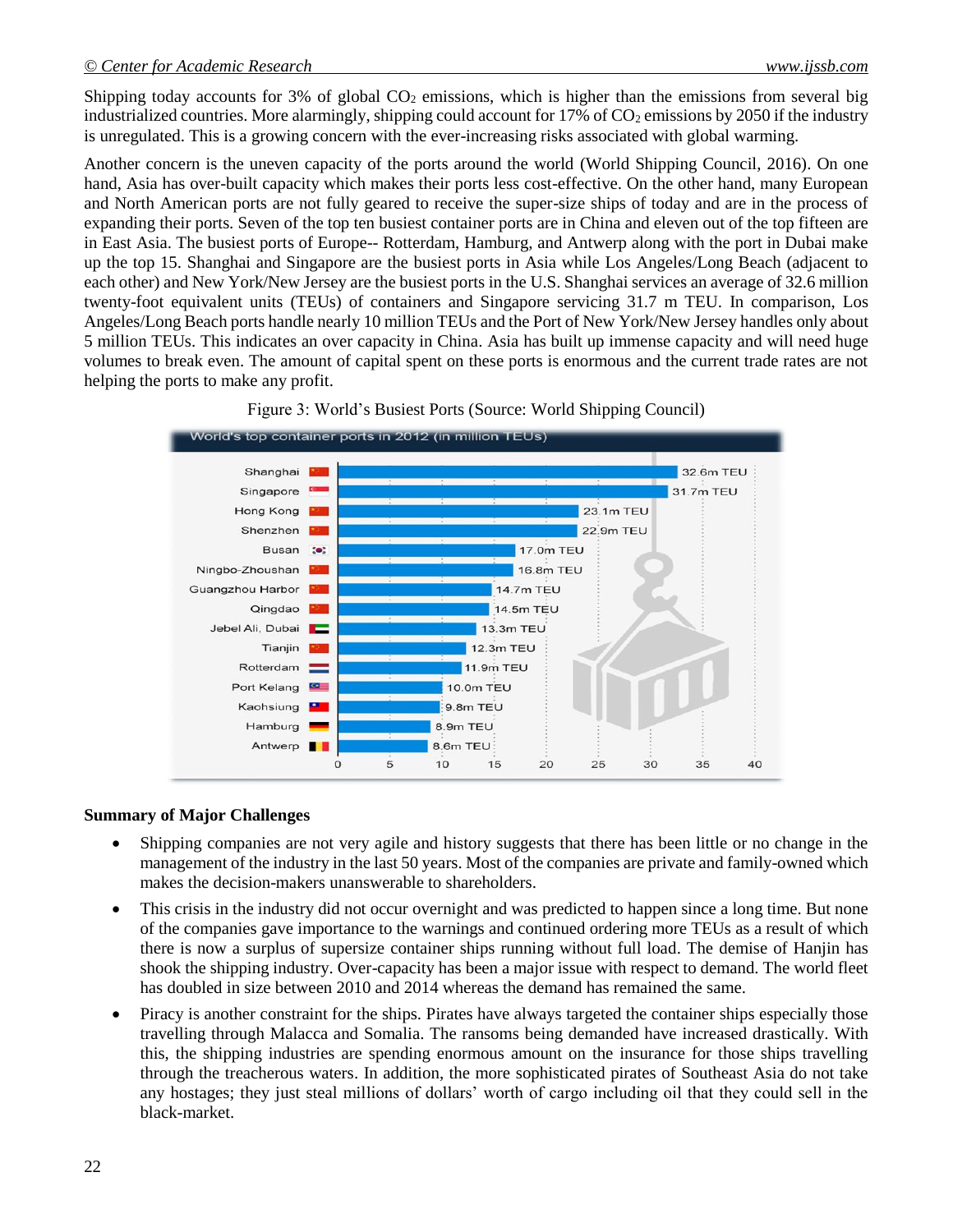- Ever since the expansion of the Suez and the Panama Canals was announced, the shipping companies have started ordering bigger sized vessels that would allow them to maintain and expand their market share. But this is affecting the smaller ships in operation which do not have enough demand. Also, not all the ports in different parts of the world are geared to cater to the supersize ships.
- Pollution is a major concern for the shipping industry. The mega size ships of some of the big shipping companies together account for more pollution than many countries. Because these ships are on the highseas, their pollution is not as visible as that of the automobiles. The shipping industry has to gear towards heightened regulation.
- The overcapacity of ports in China, in particular, and Asia, in general, is of concern. These ports were built when these economies were humming with double-digit growth but have now reduced to lukewarm levels of growth.
- The ship routes have had competition from new and old railroad systems. Among the new railroad systems, China has a regular direct freight train service to Germany, Europe's largest economy. The plan is to create a similar regular route between China and Spain. The train's 82 shipping containers transport goods made in Zhejiang province, including spinning tops for children and cutting tools. The train returns to China with wine, olive oil and cured ham. The world's longest rail route, from Yiwu in east China, to Spain will have an impact on the shipping industry.

# **Strategies to Alleviate the Challenges**

- The overcapacity in the shipping industry can be addressed by laying up ships until the prices go up. Laying up a ship is just not operating it temporarily. This can avoid huge operating costs. The company must decide whether it is a hot lay-up or a cold lay-up. A hot lay-up is when the ship is kept in a condition that it can be recommissioned fairly quickly while a cold lay-up is when it can take weeks for the ship to be recommissioned. Companies may want to strategically identify the number of ships to be in cold lay-up. The cost to keep in cold lay-up is low and it would result in lesser losses comparatively. Although this would result in no revenues for those ships, it could still be better than incurring huge losses by running empty or less than full load ships. This will also result in lower capacity and consequently the prices may go up. Bringing the ships back from lay-up at that time can be more efficient.
- After the demise of Hanjin in 2016, consolidation and cooperation within the shipping industry has become more important. It will help reduce the cost of operation. As most of the routes have many ships from different companies operating together and making the best use of the available cargo space can contribute towards reducing the cost of operation. The 2m alliance of the two biggest shipping companies (A.P. Moller-Maersk) and the Ocean Alliance of the  $3<sup>rd</sup>$ ,  $4<sup>th</sup>$ , and  $5<sup>th</sup>$  biggest shipping companies (CMA CGM, COSCO, and Evergreen) are examples of such alliances. More closely tied operations of these shipping companies, just like in the airline industry in recent times in Europe and the U.S., can help sustain growth and avoid bankruptcy.
- Another leaf out of the airline industry can be the use of a hub-and-spoke system. For example, a 600-seater Airbus 380 is used to take many passengers from two major cities/hubs and then multiple smaller Boeing 737 can be used to transport passengers from the hubs to smaller destinations. This hub-and-spoke system requires less capacity and results in significant reduction of operating costs. In the shipping industry, it will help tackle the problem of the ship sizes. With the expansion of the Panama and the Suez Canals, more firms have upgraded to bigger sized ships. This has created a new problem of finding the right balance of the fleet of ships. Companies can use a combination of large and small ships that they or their alliance partners own and create their own hub-and-spoke systems. There can be Capesize or Panamax vessels plying between big ports such as Shanghai and New York/New Jersey while smaller Handysize ships can be used to ship from these mega ports to smaller ports.
- Transit time in the Panama Canal is very long and is causing delays which are directly affecting the revenues for companies. Travelling around the continent will help reduce the transit time when compared to travelling through the Panama Canal. With the reduction in oil prices globally, travelling around the continent can be a better alternative to avoid the huge waiting time at the ports. Delays in shipment can be reduced to a great extent and the extra fuel cost may not be prohibitive.